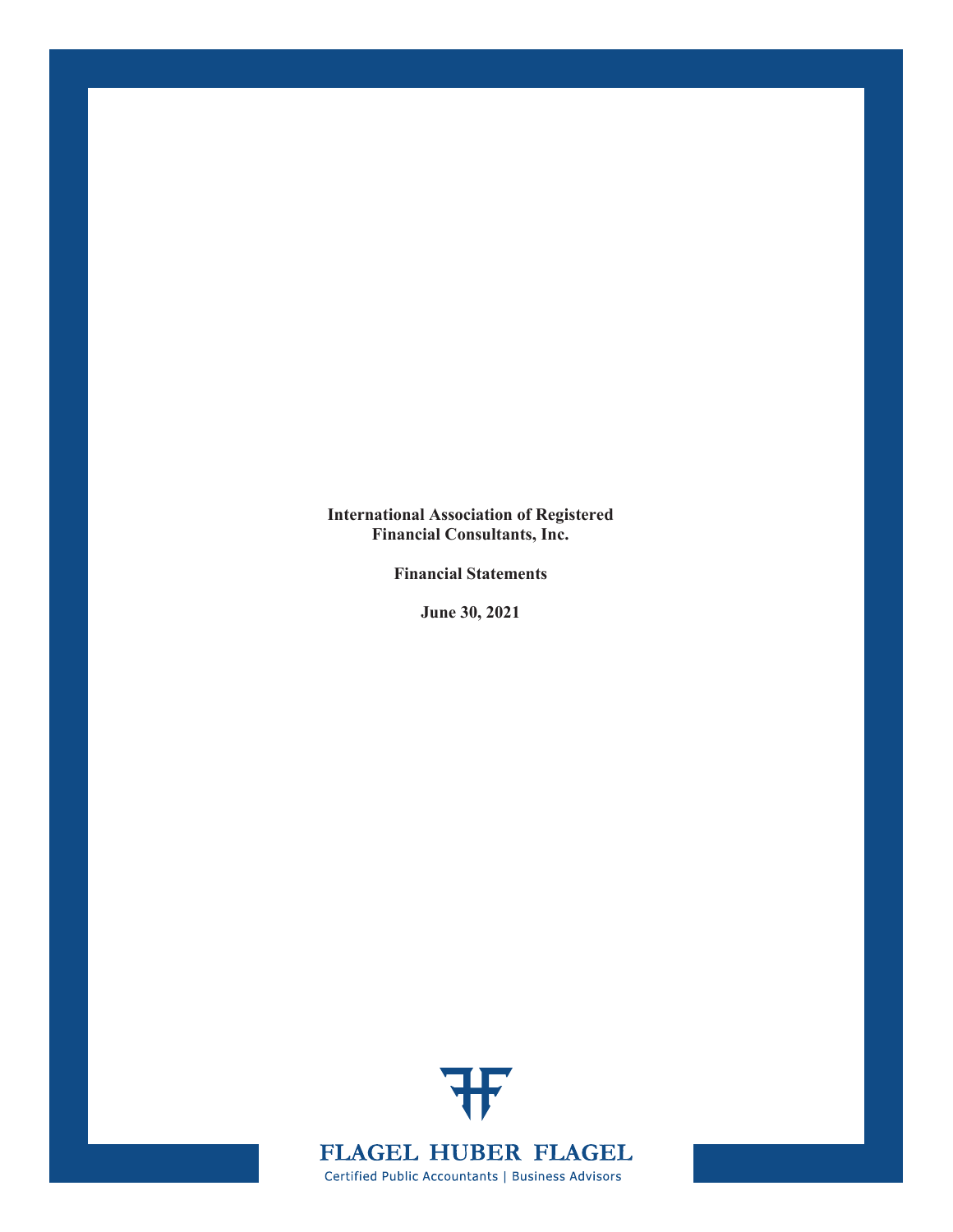| <b>Independent Auditor's Report</b>     | Page 1         |
|-----------------------------------------|----------------|
| <b>Financial Statements</b>             |                |
| <b>Statement of Financial Position</b>  | 2              |
| <b>Statement of Activities</b>          | 3              |
| <b>Statement of Functional Expenses</b> | $\overline{4}$ |
| <b>Statement of Cash Flows</b>          | 5              |
| Notes to Financial Statements           | $6 - 11$       |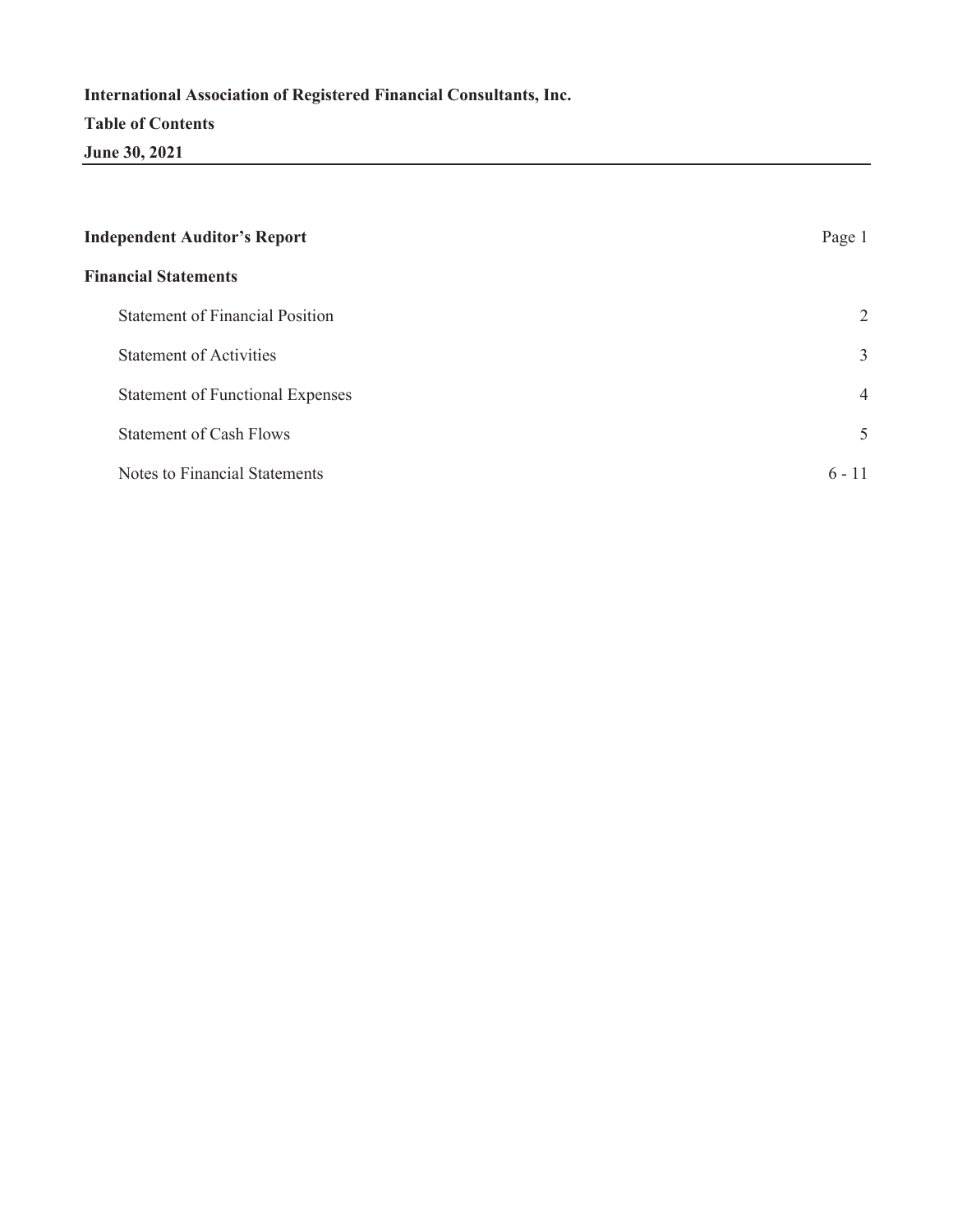# **FLAGEL HUBER FLAGEL CPAs & BUSINESS ADVISORS**

# **Independent Auditor's Report**

To the Board of Directors of International Association of Registered Financial Consultants, Inc.

We have audited the accompanying financial statements of International Association of Registered Financial Consultants, Inc., (IARFC), (a nonprofit organization), which comprise the statement of financial position as of June 30, 2021, and the related statements of activities, functional expenses, and cash flows for the year then ended, and the related notes to the financial statements.

# **Management's Responsibility for the Financial Statements**

Management is responsible for the preparation and fair presentation of these financial statements in accordance with accounting principles generally accepted in the United States of America; this includes the design, implementation, and maintenance of internal control relevant to the preparation and fair presentation of the financial statements that are free from material misstatement, whether due to fraud or error.

# **Auditor's Responsibility**

Our responsibility is to express an opinion on these financial statements based on our audit. We conducted our audit in accordance with auditing standards generally accepted in the United States of America. Those standards require that we plan and perform the audit to obtain reasonable assurance about whether the financial statements are free from material misstatement.

An audit involves performing procedures to obtain audit evidence about the amounts and disclosures in the financial statements. The procedures selected depend on the auditor's judgment, including the assessment of the risks of material misstatement of the financial statements, whether due to fraud or error. In making those risk assessments, the auditor considers internal control relevant to the entity's preparation and fair presentation of the financial statements in order to design audit procedures that are appropriate in the circumstances, but not for the purpose of expressing an opinion on the effectiveness of the entity's internal control. Accordingly, we express no such opinion. An audit also includes evaluating the appropriateness of accounting policies used and the reasonableness of significant accounting estimates made by management, as well as evaluating the overall presentation of the financial statements.

We believe that the audit evidence we have obtained is sufficient and appropriate to provide a basis for our audit opinion.

# **Opinion**

In our opinion, the financial statements referred to above present fairly, in all material respects, the financial position of IARFC as of June 30, 2021, and the changes in its net assets and its cash flows for the year then ended in accordance with accounting principles generally accepted in the United States of America.

Flagel Huber Flagel

Certified Public Accountants Dayton, Ohio March 29, 2022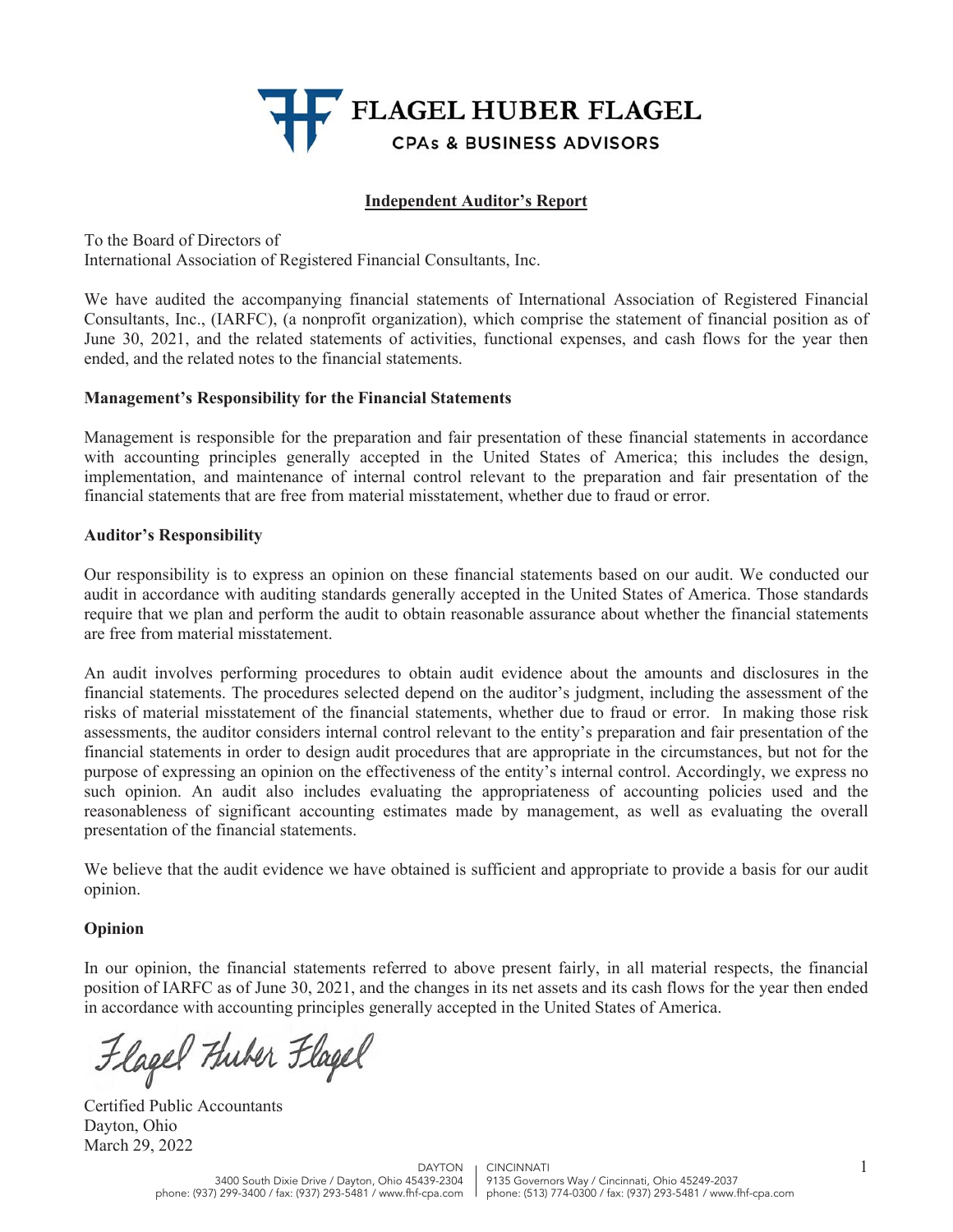# **Assets**

| Cash and cash equivalents<br>Accounts receivable, net | \$ | 315,374<br>100,638 |
|-------------------------------------------------------|----|--------------------|
| Property and equipment, net                           |    | 272,879            |
| <b>Total Assets</b>                                   |    | 688,891            |
| <b>Liabilities and Net Assets</b>                     |    |                    |
| <b>Liabilities</b>                                    |    |                    |
| Accounts payable                                      | \$ | 32,539             |
| Accrued payroll                                       |    | 1,559              |
| Deferred revenue                                      |    | 328,971            |
| PPP (2) Loan                                          |    | 65,022             |
| Note payable                                          |    | 186,123            |
| <b>Total Liabilities</b>                              |    | 614,214            |
| <b>Unrestricted Net Assets</b>                        |    | 74,677             |
| <b>Total Liabilities and Net Assets</b>               | S  | 688,891            |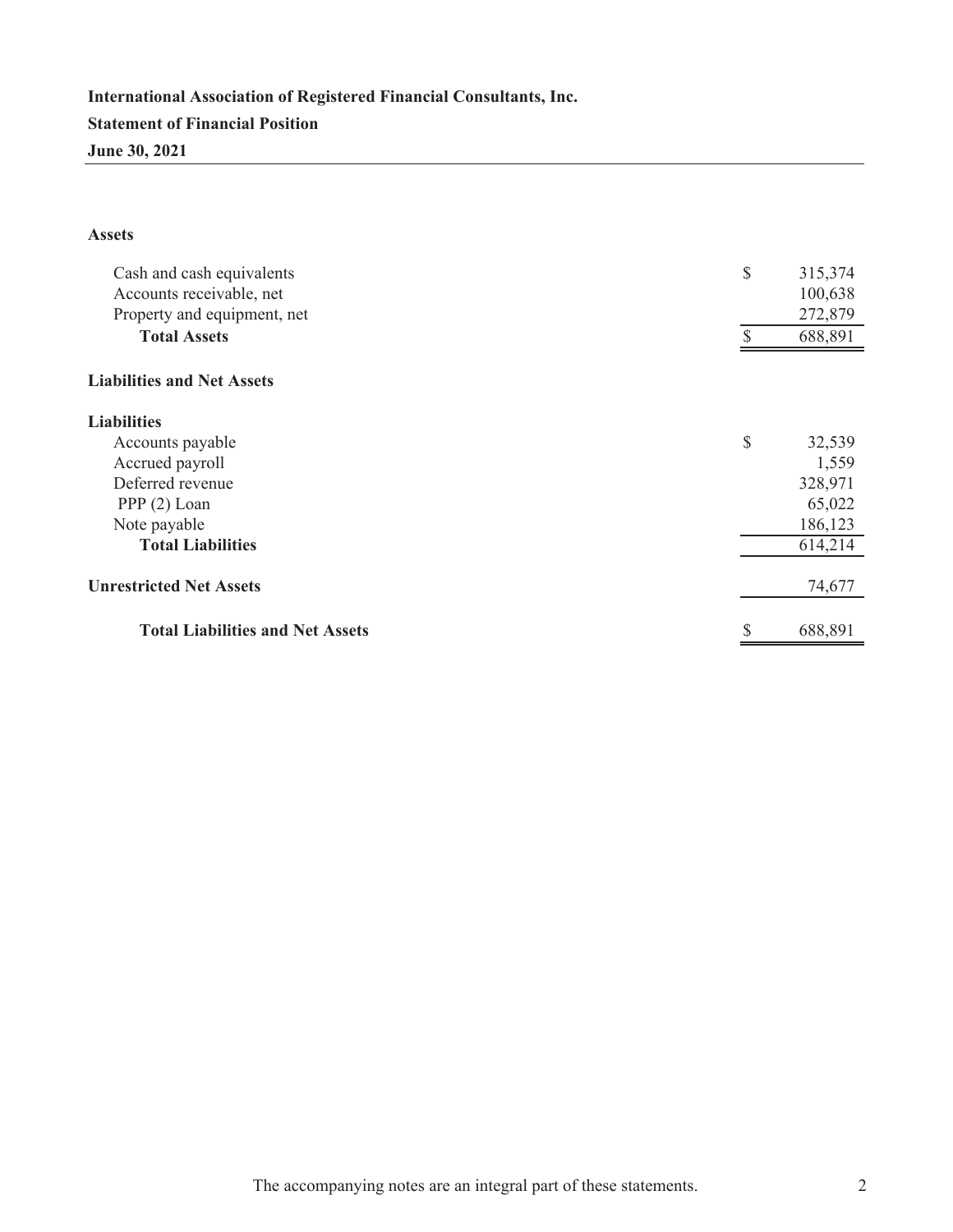| <b>Revenues</b>                                        |               |
|--------------------------------------------------------|---------------|
| Membership dues                                        | \$<br>688,253 |
| Publication fees                                       | 11,112        |
| Course and accreditation fees                          | 13,102        |
| Debt forgiveness - Paycheck Protection Program (PPP 1) | 52,147        |
| Other                                                  | 365           |
| <b>Total Revenues</b>                                  | 764,979       |
| <b>Expenses</b>                                        |               |
| Program services                                       | 352,386       |
| Management and general                                 | 313,712       |
| <b>Total Expenses</b>                                  | 666,098       |
| <b>Change in Unrestricted Net Assets</b>               | 98,881        |
| <b>Unrestricted Net Assets – beginning of year</b>     | (24,204)      |
| Unrestricted Net Assets – end of year                  | \$<br>74,677  |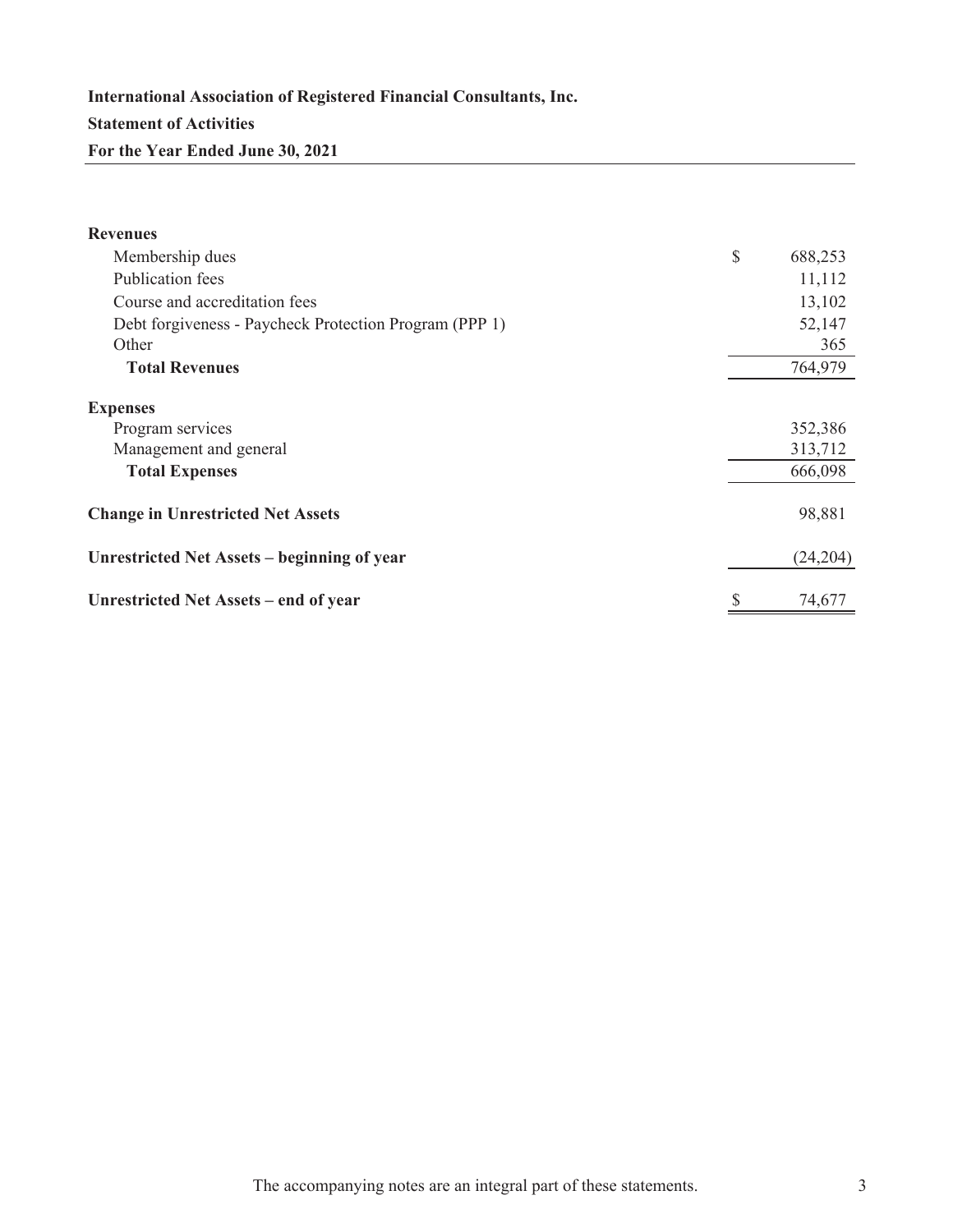# **Statement of Functional Expenses**

# **For the Year Ended June 30, 2021**

|                                       | Program<br><b>Services</b> | <b>Management</b><br>and General |               | <b>Total</b> |
|---------------------------------------|----------------------------|----------------------------------|---------------|--------------|
| Salaries and contract labor           | \$<br>146,823              | \$<br>146,823                    | $\mathcal{S}$ | 293,646      |
| Employee benefits                     | 54,486                     | 54,486                           |               | 108,972      |
| <b>Bad</b> debts                      | 31,436                     | 31,436                           |               | 62,872       |
| Accreditation                         | 21,388                     | 2,376                            |               | 23,764       |
| Office and general                    | 17,508                     | 5,836                            |               | 23,344       |
| Dues and subscriptions                | 7,293                      | 7,293                            |               | 14,586       |
| Interest expense                      | 0                          | 13,706                           |               | 13,706       |
| Bank and credit card fees             | 6,673                      | 6,673                            |               | 13,346       |
| Printing and reproduction             | 11,841                     | 1,315                            |               | 13,156       |
| Depreciation                          | 6,410                      | 6,410                            |               | 12,820       |
| Professional fees                     | 0                          | 11,469                           |               | 11,469       |
| Board of Directors expenses           | 5,482                      | 5,482                            |               | 10,964       |
| Occupancy                             | 4,341                      | 4,341                            |               | 8,682        |
| Consulting services                   | 7,344                      | 816                              |               | 8,160        |
| Technology                            | 6,105                      | 2,035                            |               | 8,140        |
| Postage and shipping                  | 7,207                      | 801                              |               | 8,008        |
| Advertising                           | 3,375                      | 3,375                            |               | 6,750        |
| Real estate taxes                     | 3,059                      | 3,059                            |               | 6,118        |
| Miscellaneous                         | 2,979                      | 2,978                            |               | 5,957        |
| Insurance                             | 2,878                      | 2,878                            |               | 5,756        |
| Financial plan competition and awards | 5,508                      | 0                                |               | 5,508        |
| Travel                                | 189                        | 63                               |               | 252          |
| Repairs and maintenance               | 61                         | 61                               |               | 122          |
| <b>Total Expenses</b>                 | \$<br>352,386              | \$<br>313,712                    | $\mathcal{S}$ | 666,098      |

The accompanying notes are an integral part of these statements. 4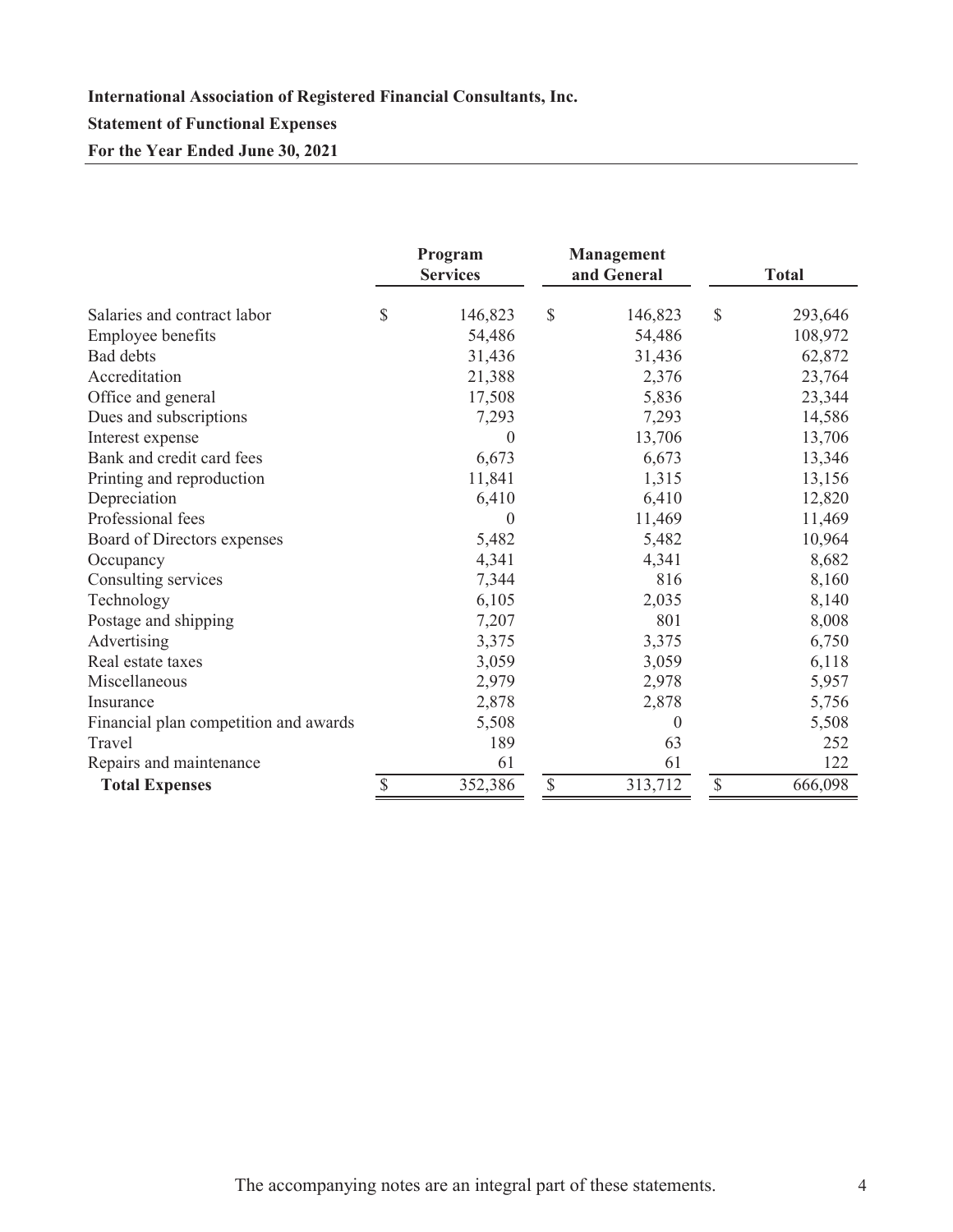| <b>Cash Flows From Operating Activities:</b>                       |              |
|--------------------------------------------------------------------|--------------|
| Change in net assets                                               | \$<br>98,881 |
| Adjustments to reconcile change in net assets to net cash provided |              |
| by operating activities:                                           |              |
| Depreciation                                                       | 12,820       |
| Debt forgiveness - Paycheck Protection Program                     | (52, 147)    |
| Changes in assets and liabilities:                                 |              |
| Accounts receivable, net                                           | (3,998)      |
| Accounts payable                                                   | 2,973        |
| Accrued payroll                                                    | 3,629        |
| Deferred revenue                                                   | (6,848)      |
| <b>Net Cash Provided by Operating Activities</b>                   | 55,310       |
| <b>Cash Flows From Financing Activities:</b>                       |              |
| Proceeds from PPP (2) loan                                         | 65,022       |
| Payments on note payable                                           | (19, 154)    |
| <b>Net Cash Provided by Financing Activities</b>                   | 45,868       |
| <b>Change in Cash and Cash Equivalents</b>                         | 101,178      |
| Cash and Cash Equivalents – beginning of year                      | 214,196      |
| Cash and Cash Equivalents – end of year                            | 315,374      |
| <b>Supplemental Disclosure of Cash Flow Information:</b>           |              |
| Cash paid during the year for interest                             | \$<br>13,706 |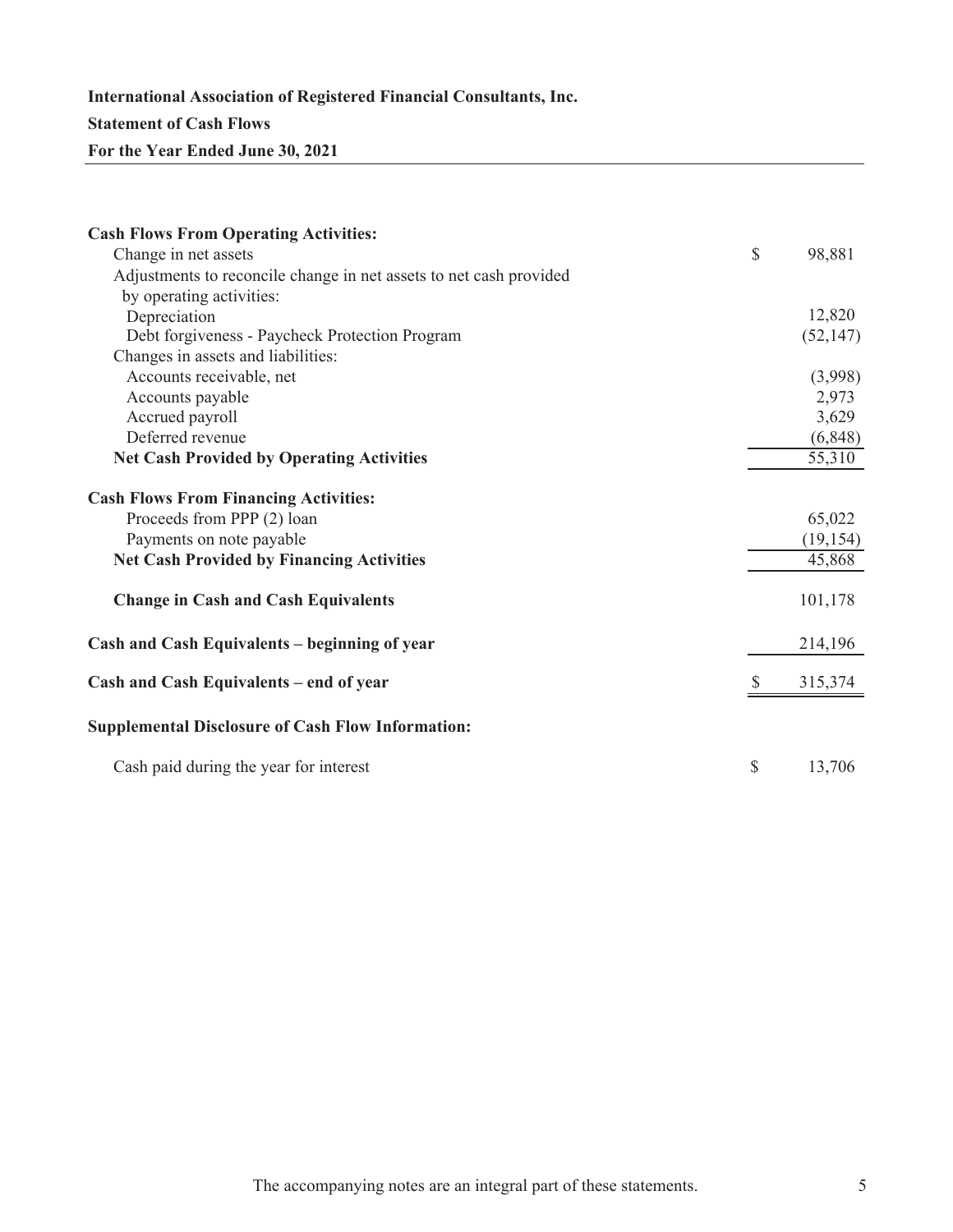#### **Notes to Financial Statements**

#### **June 30, 2021**

#### **1. Nature of Activities**

Founded in 1984, International Association of Registered Financial Consultants (IARFC) is a professional association formed to foster public confidence in the financial services profession, to help financial consultants exchange planning techniques and best practices, and to provide access to accreditations and continuing education courses for practitioners who are truly committed to ethical standards and continuous professional education. The IARFC mission is to empower financial consultants to make impactful changes in the lives of the community they serve.

# **2. Summary of Significant Accounting Policies**

The following is a summary of the significant accounting policies followed in the preparation of the financial statements.

#### Basis of Accounting

The accompanying financial statements have been prepared on the accrual basis of accounting in accordance with accounting principles generally accepted in the United States of America for not-for-profit organizations.

#### Basis of Presentation

IARFC is required to report information regarding its financial position and activities according to two classes of net assets: net assets with donor restrictions and net assets without donor restrictions. A description of each class as it pertains to IARFC is as follows:

Net assets without donor restrictions - represent net assets available for use in general operations and not subject to donor restrictions.

Net assets with donor restrictions - represent net assets subject to donor-imposed restrictions. Some donorimposed restrictions are temporary in nature, such as those that will be met by the passage of time or other events specified by the donor. Other donor-imposed restrictions are perpetual in nature, where the donor stipulates that resources be maintained in perpetuity. Donor-imposed restrictions are released when a restriction expires, that is, when the stipulated time has elapsed, when the stipulated purpose for which the resource was restricted has been fulfilled, or both. There were no restricted net assets at June 30, 2021.

#### Use of Estimates

The preparation of financial statements in conformity with accounting principles generally accepted in the United States of America requires management to make estimates and assumptions that affect the amounts reported in the financial statements and accompanying notes. Actual results could differ from those estimates.

#### Accounts Receivable

Accounts receivable represent uncollected amounts due to IARFC for membership dues.

IARFC utilizes the allowance method in accounting for bad debts. An allowance is made for possible losses on collection of accounts receivable based upon periodic review of credit risks. When accounts are determined to be uncollectible, they are charged off against the allowance. Management deems an account to be uncollectible when all internal collection efforts have been exhausted. The allowance for doubtful accounts was \$38,171 at June 30, 2021. Total bad debts recorded for the year ended June 30, 2021, related to membership dues was \$62,872.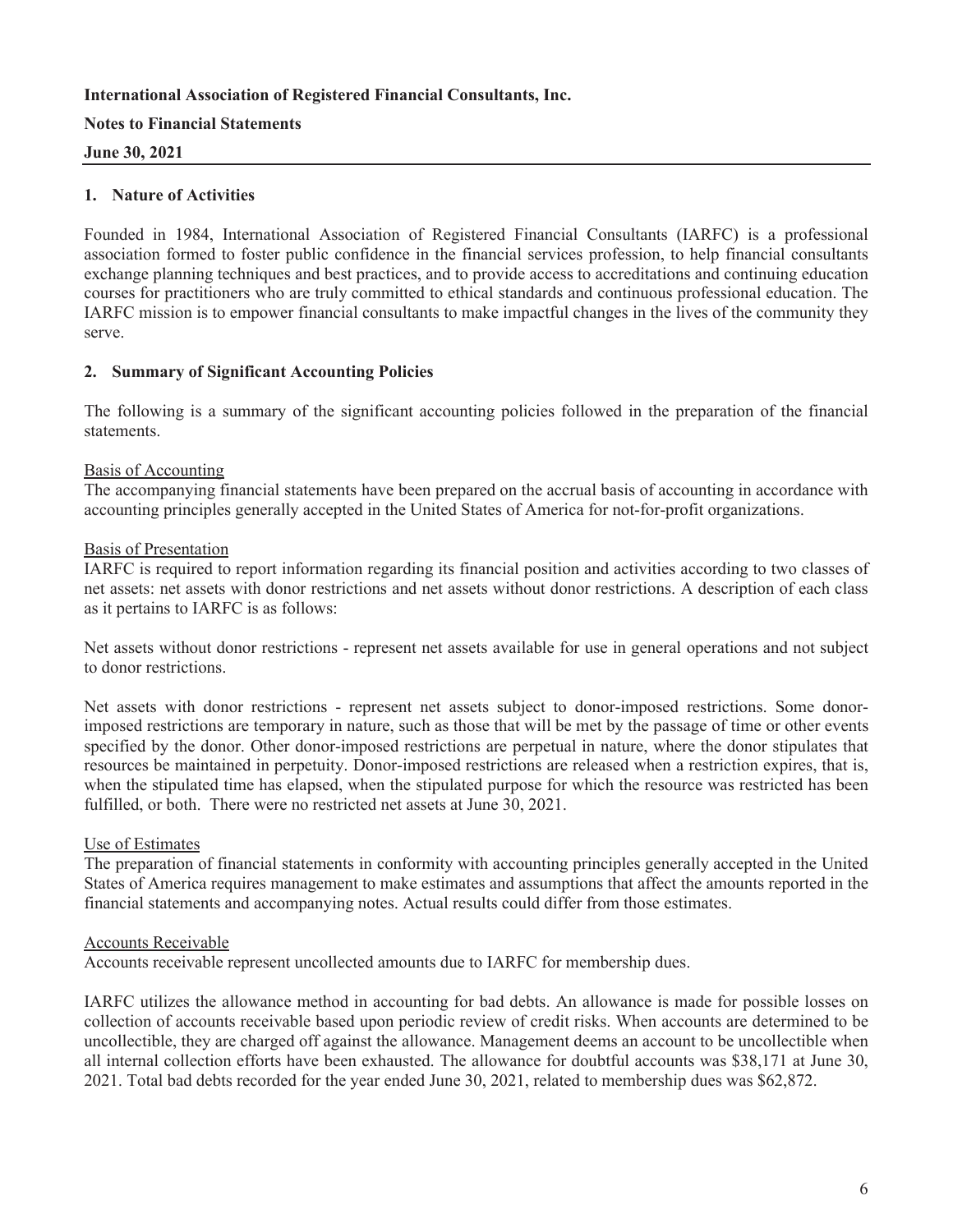#### **Notes to Financial Statements**

#### **June 30, 2021**

#### **2. Summary of Significant Accounting Policies (Continued)**

#### Tax Status

The financial statements include no provision for income taxes as IARFC is qualified as a tax-exempt organization under Section 501(c)(6) of the Internal Revenue Code. However, any income from certain activities not directly related to IARFC's tax-exempt purpose may be subject to taxation as unrelated business income.

Accounting principles generally accepted in the United States of America prescribe attributes for the financial statement recognition and measurement of a tax position taken, or expected to be taken, in a tax return. It requires affirmative evaluation that it is more-likely-than-not, based on the technical merits of a tax position, that an enterprise is entitled to economic benefits resulting from positions taken in income tax returns. If a tax position does not meet the more-likely-than-not recognition threshold, the benefit of that tax position is not recognized in the financial statements, and additional disclosures about uncertain tax positions are required.

IARFC's evaluation as of June 30, 2021, revealed no income tax positions that, if overturned, would have a material impact on the financial statements, including any position that would place IARFC's exempt status in jeopardy at June 30, 2021. The 2018 through 2020 tax years remain subject to examination by the Internal Revenue Service. IARFC does not believe that any reasonable possible changes will occur within the next twelve months that will have a material impact on the financial statements

#### Cash and Cash Equivalents

IARFC considers cash and cash equivalents to be all highly liquid bank accounts that include interest and noninterest bearing demand deposit accounts.

#### Concentration of Credit Risk

IARFC maintains its cash in bank deposit accounts which, at times, may exceed federally insured limits. IARFC has not experienced any losses in these accounts and believes it is not exposed to any significant credit risk on cash.

#### Property and Equipment

Purchased property and equipment is recorded at cost. Donated property and equipment is recorded at fair market value at the date of the donation. Depreciation is computed using the straight-line method over the estimated useful lives of the respective assets, ranging from 5 to 30 years.

#### Deferred Revenue

Deferred revenue represents membership dues received in advance of the period to which they apply.

#### Donated Materials and Services

Donated services are recognized as contributions only if the donated services create or enhance nonfinancial assets or require specialized skills, are provided by individuals possessing those skills, and would typically need to be purchased if not provided by donation to IARFC. Donated materials are recorded at their fair market value at the date of donation.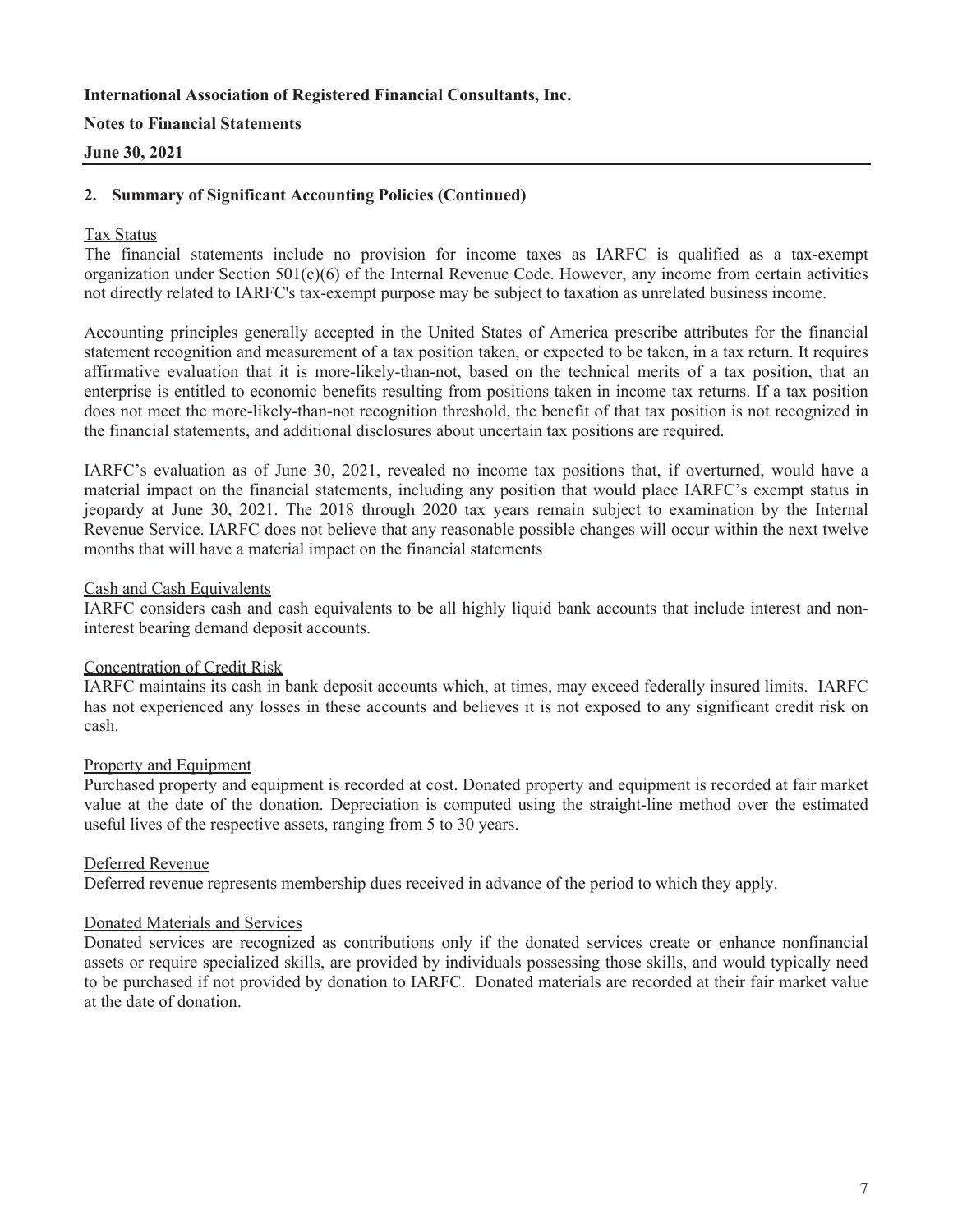#### **Notes to Financial Statements**

#### **June 30, 2021**

#### **2. Summary of Significant Accounting Policies (Continued)**

#### Revenue Recognition

IARFC accounts for program service revenue in accordance with *Accounting Standards Update No. 2014-09, Revenue from Contracts with Customers (Topic 606)*. Under this guidance, revenues from contracts are measured based on the amount of consideration specified in a contract with a customer and are recognized when performance obligations (i.e., obligations to transfer goods and / or services) are satisfied, which generally occurs with the transfer of control of the goods or services to the customer. IARFC recognizes program service fee revenue at a point in time following completion of the services provided to its clients.

IARFC's primary source of revenue is membership dues. Member dues are billed annually and recognized as revenue at a point in time when services are completed over the term of the membership. As of June 30, 2021, IARFC has recorded \$100,638 of receivables related to member dues which are included in total accounts receivable, net presented on the statement of financial position. As of June 30, 2021, IARFC has recorded \$328,971 of deferred revenue related to member dues which is included in total deferred revenue presented on the statement of financial position.

#### Fair Value Measurement

Fair value is defined as the price that would be received for an asset or paid to transfer a liability, in the principal or most advantageous market for the asset or liability, in an orderly transaction between market participants at the measurement date. Assets or liabilities listed at fair value require expanded disclosure about the extent to which they are measured at fair value, the information used to measure fair value and the effect of fair value measurements on earnings. Fair value measurements apply whenever standards require (or permit) assets or liabilities to be measured at fair value. IARFC has not expanded the use of fair value measurements in any circumstances.

#### Compensated Absences

There is no accrual for compensated absences included in these financial statements, as IARFC is not obligated to pay for unused vacation upon termination.

#### Functional Allocation of Expenses

The costs of providing various programs and related supporting services have been summarized on a functional basis in the statements of functional expenses. Accordingly, certain costs have been allocated to the appropriate programs and supporting services.

The financial statements report certain categories of expenses that are attributed to more than one program or supporting function. Therefore, expenses require allocation on a reasonable basis that is consistently applied. Expenses that are allocated include payroll, utilities, maintenance, insurance, administrative, and depreciation, which are allocated based on a space utilization schedule.

#### Advertising

IARFC uses advertising to promote its programs in the communities it serves. The costs of advertising are expensed as incurred. Advertising costs totaled approximately \$6,750 for the year ended June 30, 2021.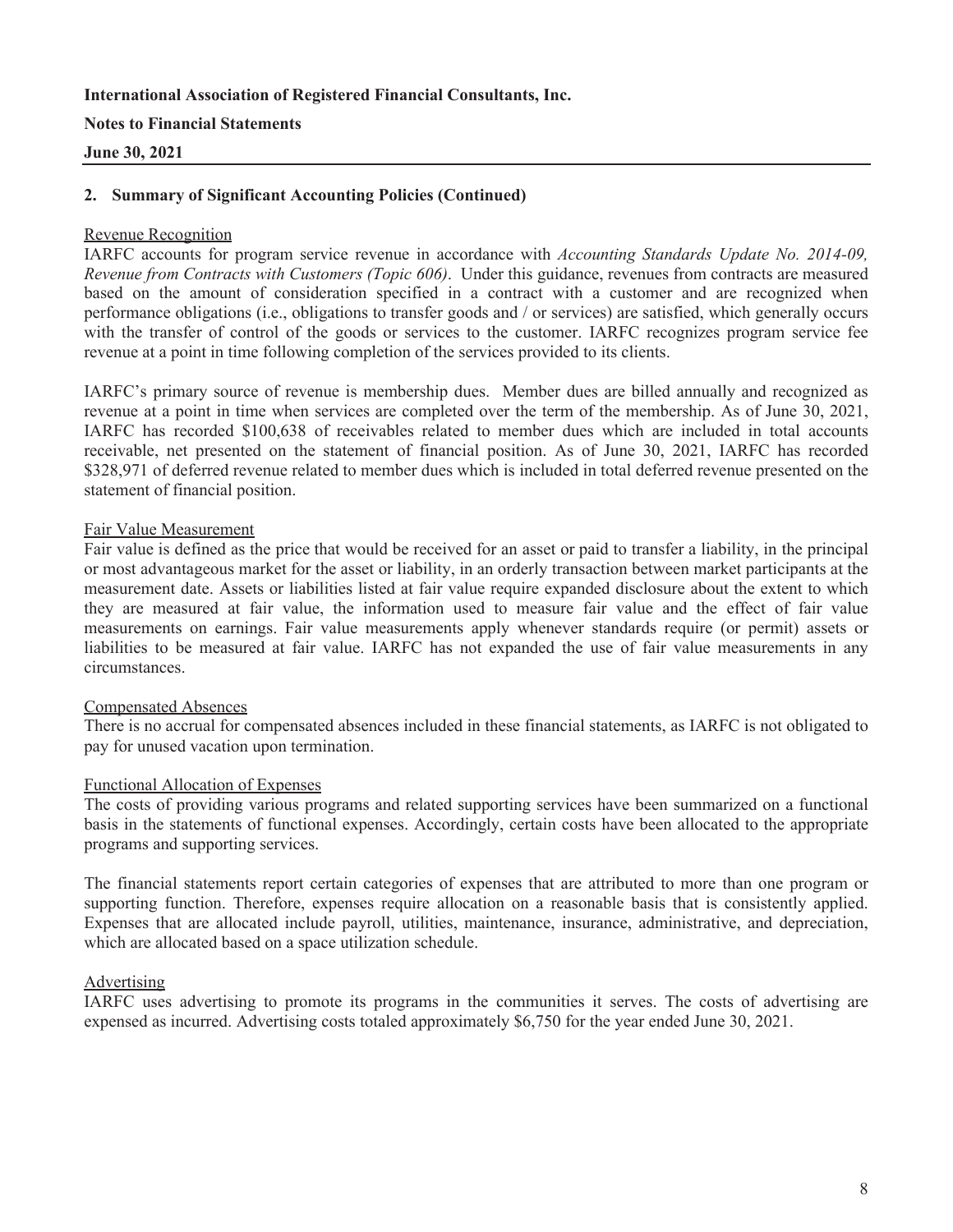# **Notes to Financial Statements**

# **June 30, 2021**

#### **3. Liquidity and Availability**

The following reflects IARFC's financial assets as of June 30, 2021:

| Cash and cash equivalents<br>Accounts receivable, net               | 315.374<br>100,638 |
|---------------------------------------------------------------------|--------------------|
| Financial assets at June 30, 2021, available to meet cash needs for |                    |
| general expenditures within one year                                | 416.012            |

As part of IARFC's liquidity management, it has a policy to structure its financial assets to be available as its general expenditures, liabilities, and other obligations come due. It is the policy of IARFC to regularly review and assess the need for funds to meet operating obligations and to ensure the availability of cash or collateral to fulfill those needs.

### **4. Property and Equipment**

Property and equipment consist of the following at June 30:

|                                   | 2021      | Estimated<br>Useful<br>Life in Years |
|-----------------------------------|-----------|--------------------------------------|
| Buildings and improvements        | 285,520   | 30                                   |
| Equipment, furniture and fixtures | 19,825    | $5 - 7$                              |
|                                   | 305,345   |                                      |
| Less accumulated depreciation     | (32, 466) |                                      |
| Net book value                    | 272,879   |                                      |

IARFC capitalizes all expenditures in excess of \$500 for property and equipment with a useful life of two years or more. Depreciation expense was \$12,820 for the year ended June 30, 2021.

2021

# **5. Note Payable**

Note payable consists of the following at June 30:

|                                                                          | 2041    |
|--------------------------------------------------------------------------|---------|
| Chase Bank, interest at 6.99%, payable in monthly installments of        |         |
| \$2,658 including principal and interest, collateralized by certain real |         |
| estate, due January 2029.                                                | 186,123 |

Maturities of long-term debt for each of the five years succeeding June 30, 2021 and thereafter are as follows:

| Year       |    | Amount  |
|------------|----|---------|
| 2022       | \$ | 19,500  |
| 2023       |    | 20,908  |
| 2024       |    | 22,417  |
| 2025       |    | 24,035  |
| 2026       |    | 25,770  |
| Thereafter |    | 73,493  |
|            | ፍ  | 186,123 |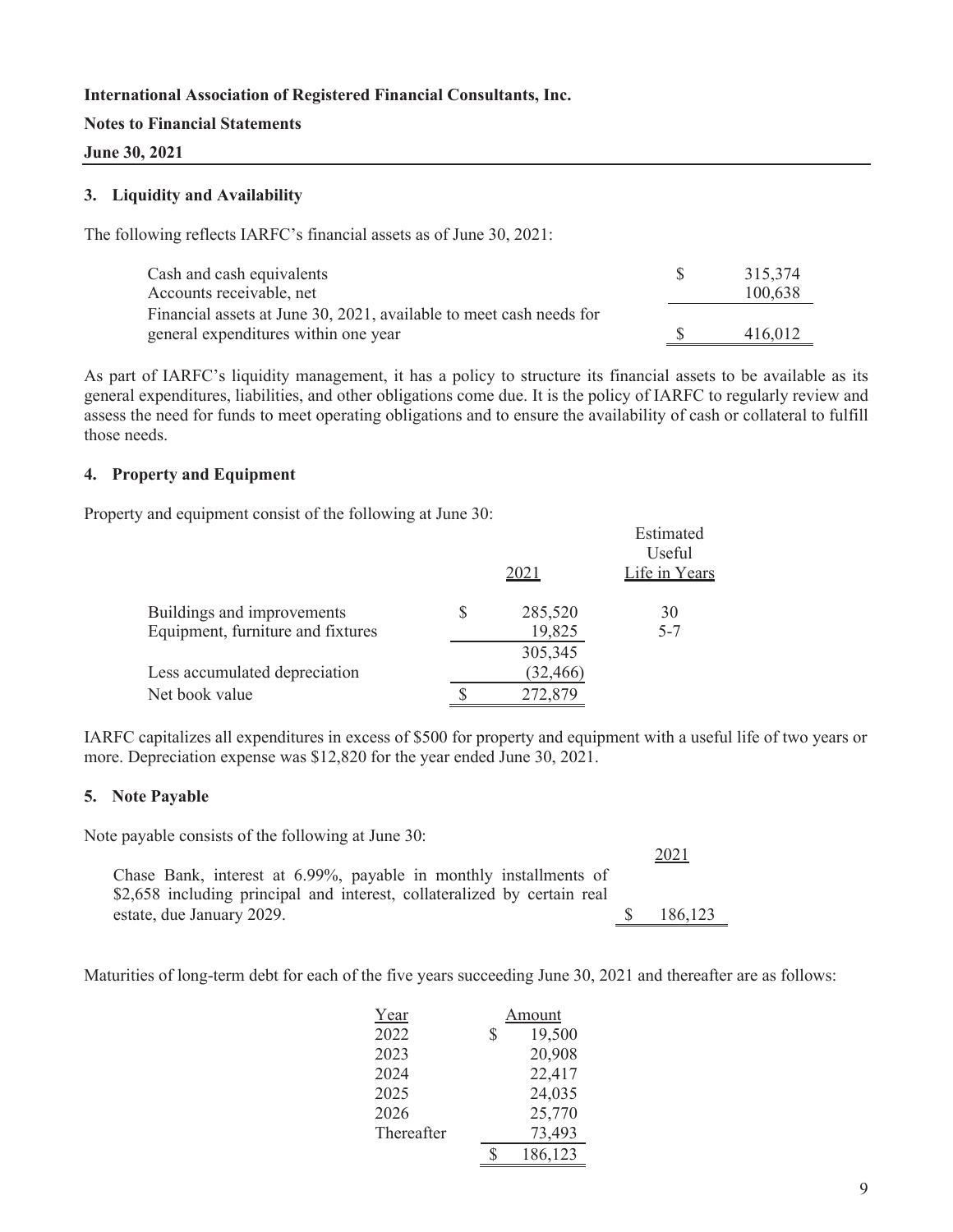#### **Notes to Financial Statements**

#### **June 30, 2021**

#### **6. Lease Commitments**

IARFC leases certain office equipment with terms expiring through March 2026. Rent expense for the year ended June 30, 2021 was \$7,435.

Future minimum lease payments for operating leases are as follows:

| Year | Amount      |
|------|-------------|
| 2022 | \$<br>5,148 |
| 2023 | 4,680       |
| 2024 | 4,680       |
| 2025 | 4,680       |
| 2026 | 3,510       |
|      | 22,698      |

#### **7. Payroll Protection Program Loan**

In May 2020, IARFC received approval and funding for a loan under the Paycheck Protection Program (PPP) as provided for by the CARES Act. The loan was issued through Chase Bank in connection with the Small Business Administration (SBA) in the amount of \$52,147. The PPP (1) loan was eligible for forgiveness depending upon certain factors. IARFC met the requirements for forgiveness, and as a result, the PPP (1) loan was fully forgiven in June 2021. Accordingly, IARFC has recorded debt forgiveness of \$52,147 on the statement of activities for the year ended June 30, 2021.

In March 2021, IARFC received approval and funding for a second loan under the Paycheck Protection Program (PPP) as provided for by the CARES Act. The loan was issued through Chase Bank in connection with the Small Business Administration (SBA) in the amount of \$65,022. The PPP (2) loan is eligible for forgiveness depending upon certain factors, however at June 30, 2021, the loan had not yet been forgiven and IARFC has recorded \$65,022 as "PPP (2) Loan" on the statement of financial position.

# **8. COVID-19**

On January 30, 2020, the World Health Organization ("WHO") announced a global health emergency because of a new strain of coronavirus (the "COVID-19 outbreak" or "COVID") and the health risks to the international community. In March 2020, the WHO classified the COVID-19 outbreak as a pandemic, based on the rapid increase in exposure globally.

As mandated by the Ohio state government, IARFC ceased programs and use of facilities in March 2020. The facilities and programs were eventually reopened under modified protocols to comply with the state of Ohio's safety guidelines. In addition to complying with local health mandates, management took appropriate actions to mitigate the spread of the virus by altering its protocols to minimize personal contact within its facility. However, given the continuing evolution of the COVID-19 outbreak, IARFC is not able to fully estimate the effects of COVID-19 on its results of operations, financial condition, or liquidity for fiscal year 2021. Management believes that adaptive changes in operations, in addition to receiving funds from the CARES Act PPP program, have been sufficient to protect IARFC from the near-term negative impact related to the COVID-19 outbreak through the date of this report.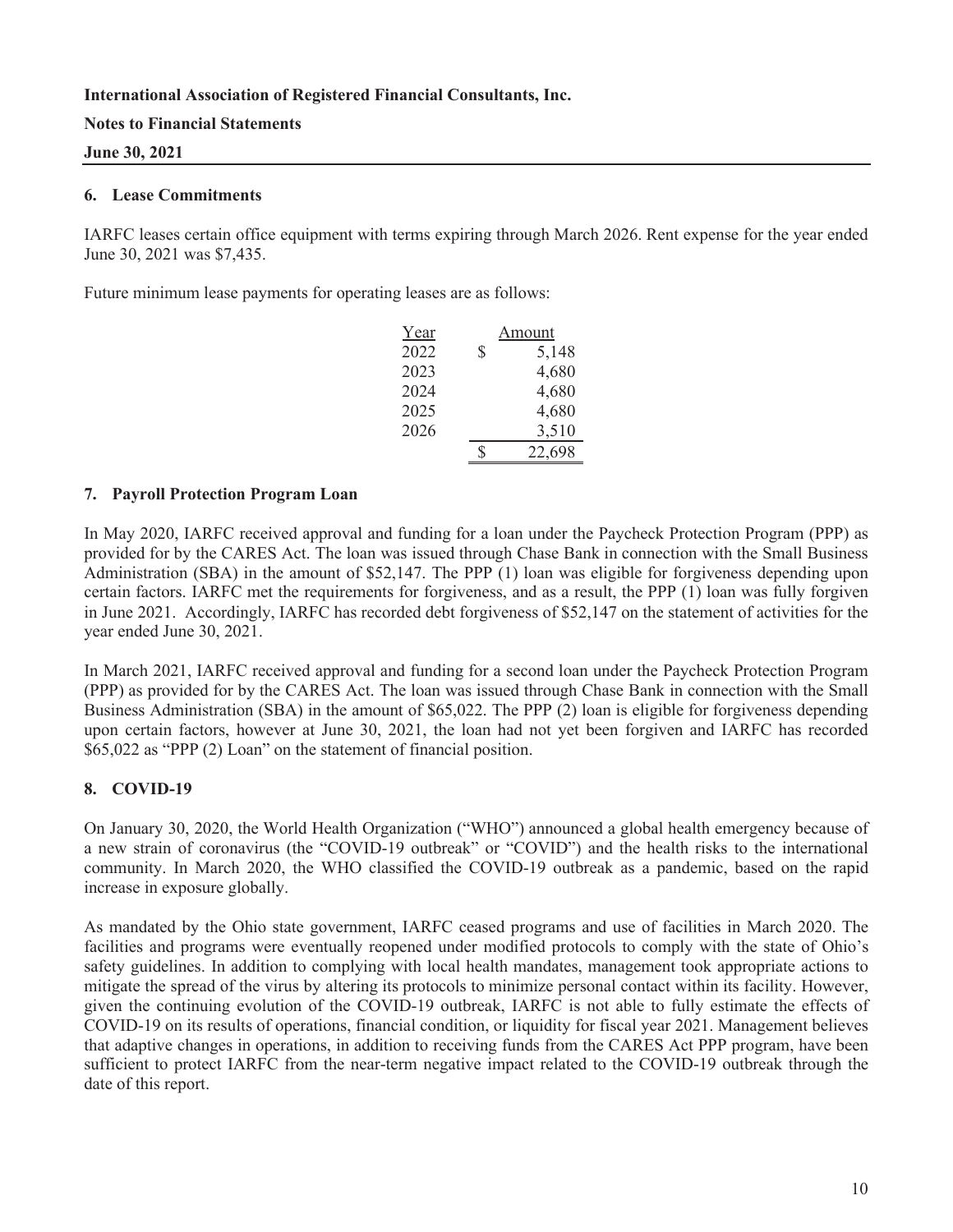#### **Notes to Financial Statements**

#### **June 30, 2021**

# **9. Subsequent Events**

Subsequent to year-end, IARFC met the requirements for forgiveness of its PPP (1) Loan, and as a result, the PPP (1) loan was fully forgiven in September 2021.

Management evaluated the activity of IARFC through March 29, 2022 (the date the financial statements were available to be issued) and concluded that no additional subsequent events have occurred that would require recognition in the financial statements or disclosure in the notes to the financial statements.